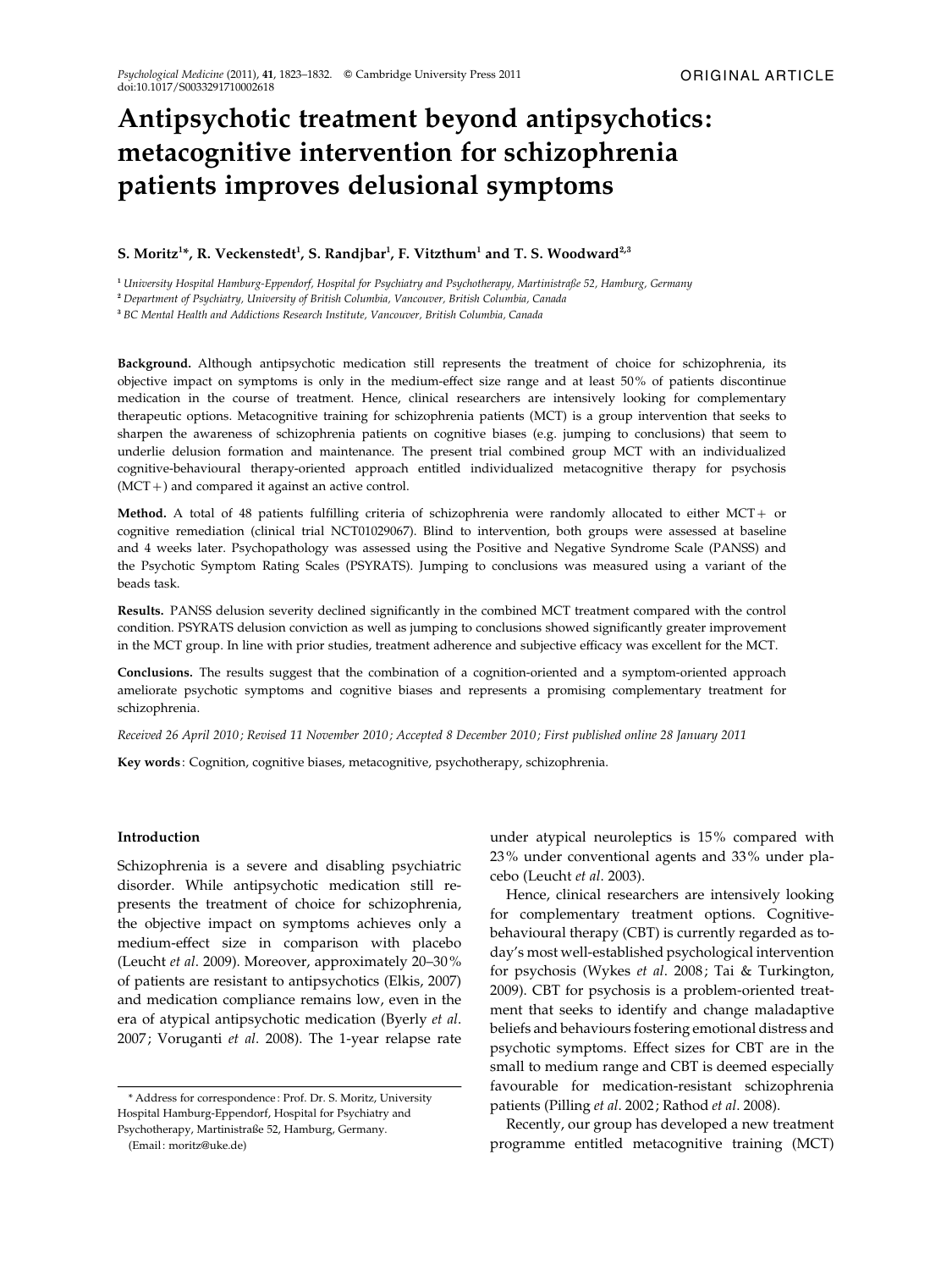for schizophrenia patients (Moritz et al. 2005, 2007). MCT is grounded on the principles of CBT (Fowler et al. 1995) and basic research on cognitive biases in schizophrenia (for reviews, see Garety & Freeman, 1999; Freeman et al. 2007), as well as deficits in social cognition/theory of mind (Frith, 1994; Frith & Corcoran, 1996). MCT addresses cognitive biases in schizophrenia that, according to a wealth of literature, contribute to the formation and/or maintenance of the disorder, particularly to delusions (Garety & Freeman, 1999; Bell et al. 2006; van der Gaag, 2006). Since insight into cognitive biases seems to be related to symptomatic outcome (Perivoliotis et al. 2010), teaching patients how to circumvent cognitive biases and impairment, for which they usually lack full awareness (Freeman et al. 2006; Medalia et al. 2008), may reduce delusions and block the progression from false appraisals and delusion-prone (i.e. ' as if') experiences to fixed false beliefs (i.e. delusions). Psychopathological symptoms, especially delusional ideas and conviction herein, are targeted at a later point ('backdoor approach'), as an overly confrontational approach may undermine the therapeutic alliance. Although MCT can be considered as a variant of CBT, a main difference is the approach to raise awareness about cognitive biases via cognitive exercises and tasks. Patients should personally experience their cognitive biases rather than just being informed about their dysfunctionality. The programme has a low threshold, as patients are often willing to work on cognitive biases and coping strategies before addressing symptoms.

Several treatment trials have explored the feasibility, safety and efficacy of MCT. A preliminary trial confirmed that treatment adherence was excellent (Moritz & Woodward, 2007a). Patients rated subjective efficacy and daily relevance as significantly higher relative to patients undergoing an active control condition. A recent German trial (Aghotor et al. 2010) reported a medium-effect size for the improvement of positive symptoms over and above an active control in the course of 4 weeks. Using a single session that included the two jumping to conclusions modules of the MCT (modules 2 and 7), a British study found that patients were more cautious in their decision-making after the MCT session compared with the control group (Ross et al. in press). This finding is remarkable as jumping to conclusions was previously thought to be a trait rather than a state variable (Peters & Garety, 2006). Furthermore, MCT impacted positively on several parameters relating to delusion conviction and belief flexibility. Kumar et al. (2010) reported a significant decline of positive symptoms during MCT treatment relative to a wait-list control group. In the most recent trial, MCT participants improved significantly on delusional distress, quality of life and

memory over an 8-week period relative to a wait-list control group (Moritz et al., in press).

Although these results are encouraging, we currently do not know if the short-term effects are maintained in the long term. An inherent problem of the group approach is that, for reasons relating to time and privacy, MCT does not allow targeting individual delusions. Moreover, from our experience, some patients actively deny the presence of cognitive biases even if these have been verified by tests and are also evident during sessions. In this case, an individualized approach seems favourable. To meet this goal, we developed an individualized metacognitive programme entitled metacognitive therapy for patients with psychosis (MCT + ; Moritz et al. 2010). MCT + modules match the topics of the group programme, but are tailored to individual worries, symptoms and daily life problems. MCT+ involves a session on relapse prevention as well as the elaboration of an illness model and closely follows CBT guidelines.

The present study assessed whether a combination of metacognitive group training and individual metacognitive therapy exerts a surplus effect over an active control. Cognitive remediation (CogPack<sup>®</sup>; Marker Software, Germany) was chosen as a comparison intervention as it is widely applied and there is some evidence for its effectiveness for cognitive but less for psychopathological symptoms (McGurk et al. 2007). Since our metacognitive approach is particularly concerned with cognitive biases subserving delusional ideas and tries to seed doubt for false beliefs (Moritz et al. 2006, p. 6), we hypothesized that MCT would ameliorate delusional symptoms, especially delusion conviction.

# Methods

## Participants

Patients were drawn from the Department of Psychiatry and Psychotherapy of the University Medical Center Hamburg-Eppendorf (Germany). To make the results as generalizable as possible to a typical in-patient population, we chose rather broad inclusion criteria. Patients were excluded if aged <18 or  $>65$  years and the diagnostic criteria of a schizophrenia spectrum disorder were not fulfilled. A present or prior episode of positive symptoms was also mandatory. Further, an  $IQ$ <70, as determined by the Multiple Choice Vocabulary Test (Lehrl, 1995), led to exclusion. As can be seen from the CONSORT chart in Fig. 1, almost half of the screened population eventually participated. Completion was excellent in both groups. Only one patient in the MCT and three in the CogPack group did not complete reassessment.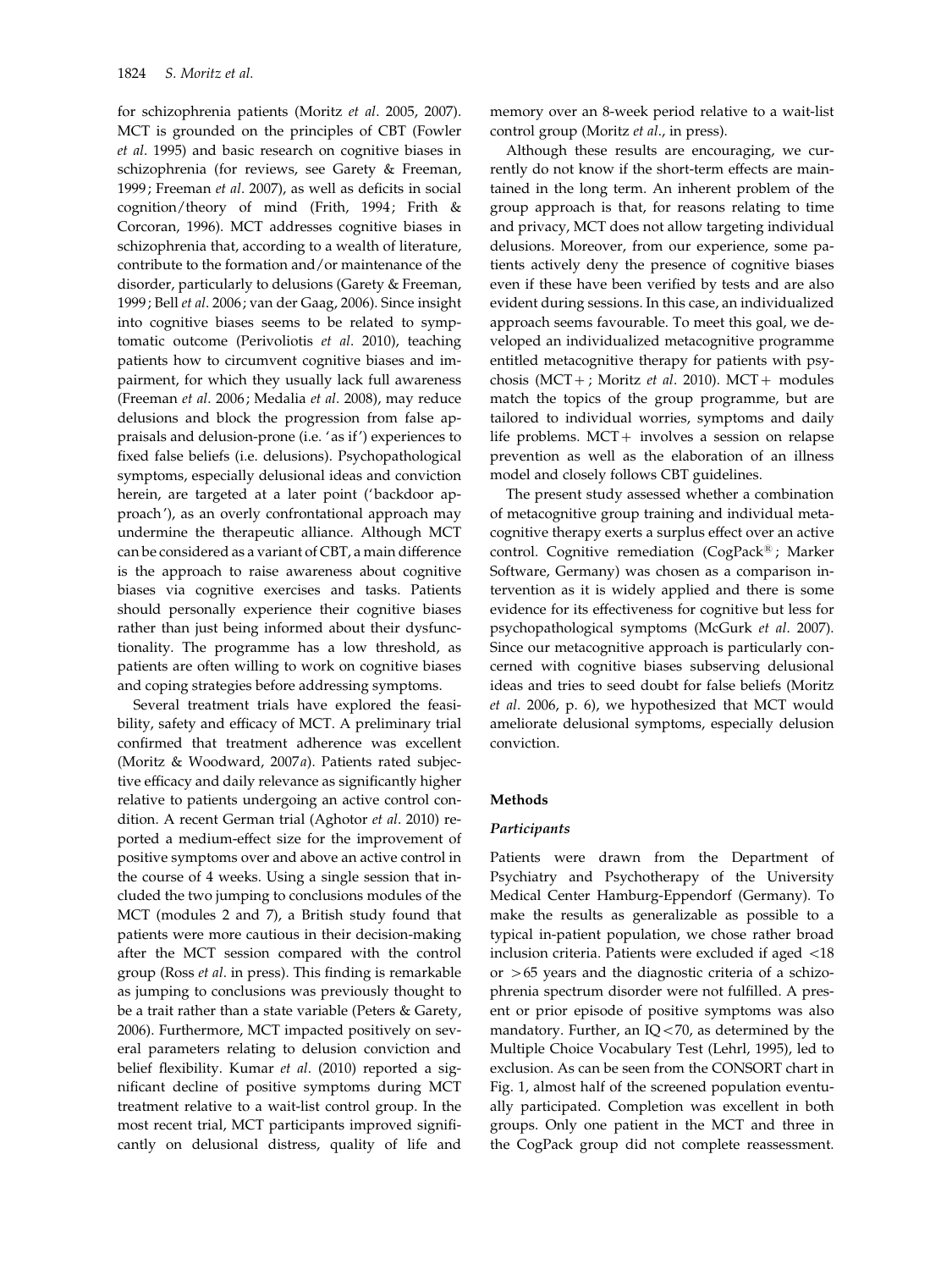

Fig. 1. Consort flow chart. MCT, metacognitive training; MCT +, metacognitive therapy for schizophrenia.

Patients were reimbursed for the assessments with *E*30 but received no compensation for the treatment sessions. All participants gave written informed consent. Approval was obtained from the local ethics committee and the trial was registered at clinicaltrials.gov (NCT01029067). Patients from both interventions were drawn from the same therapeutic environment, which, in addition to psychopharmacological treatment, also included occupational therapy, social competence training, psycho-educational groups and physical therapy.

#### Measures

All tasks were administered blind to group status (assessor blindness). At the end of the training and before the post-assessment, patients were reminded by trainers not to disclose group allocation. Moreover, assessors and trainers were not permitted to speak about patients during the trial phase.

# Psychopathological assessment

The main psychopathological parameters were the Positive and Negative Syndrome Scale (PANSS; Kay et al. 1989) and the Psychotic Symptom Rating Scales (PSYRATS; Haddock et al. 1999). PANSS and PSYRATS were administered by trained raters along with the MINI Neuropsychiatric Interview (Sheehan et al. 1998) to secure diagnoses. Ratings followed semistructured interviews and adhered to standard operating procedures. Raters were blind to treatment

allocation to prevent a Rosenthal effect. PANSS and PSYRATS share good psychometric properties and are sensitive to change (Kay et al. 1989; Peralta & Cuesta, 1994; Haddock et al. 1999; Drake et al. 2007; Santor et al. 2007). The PANSS represents the gold standard for the assessment of the current severity of schizophrenia symptomatology. Since metacognitive intervention primarily targets delusions, a delusional score was computed from the sum of all core PANSS delusion items: delusions (p1); grandiosity (p5); suspiciousness (p6); unusual thought content (g9). The PSYRATS consists of two subscales measuring hallucination and delusions. Psychopathological scores are displayed in Table 1.

#### Jumping to conclusions

To assess the jumping to conclusions bias, a computerized variant of the beads task (Moritz & Woodward, 2005) was administered. The experiment adopted a more concrete scenario to increase task comprehension (Woodward et al. 2009; Speechley et al. 2010), which provides similar results as the original beads task (Moritz et al. 2010a).

In the modified version, two lakes with coloured fish in opposing ratios (e.g. 80% orange: 20% grey fish and vice versa) are presented to the participant. The participant is asked to deduce from which of the two lakes a string of fish is caught. Conversation between participant and experimenter was kept at a minimum during the task.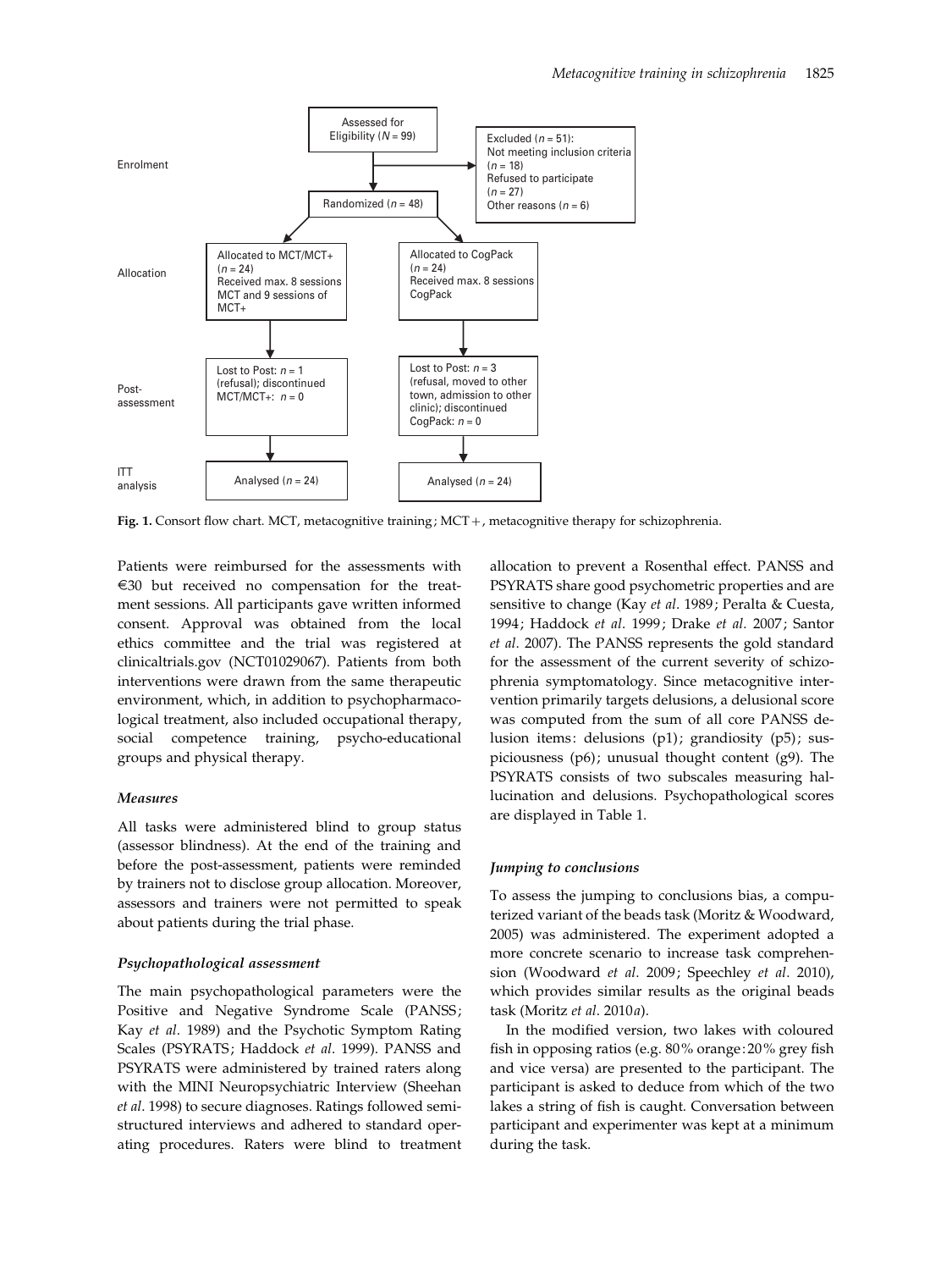## 1826 S. Moritz et al.

Table 1. Socio-demographic and psychopathological characteristics at baseline

| Variable                         | $MCT (n=24)$  | CogPack $(n=24)$ | <b>Statistics</b>           |  |
|----------------------------------|---------------|------------------|-----------------------------|--|
| Background variables             |               |                  |                             |  |
| Gender (male/female)             | 17/7          | 14/10            | $\chi^2(1) = 0.82, p > 0.3$ |  |
| Age                              | 32.63 (12.48) | 35.46 (9.10)     | $t(46) = 0.90, p > 0.3$     |  |
| Years of formal school education | 11.25(1.48)   | 11.35(1.53)      | $t(46) = 0.22, p > 0.8$     |  |
| Psychopathology and treatment    |               |                  |                             |  |
| PANSS total                      | 56.12 (12.60) | 60.87 (14.93)    | $t(46) = 1.19, p > 0.2$     |  |
| PANSS delusions                  | 9.04(3.47)    | 10.04 (3.86)     | $t(46) = 0.94, p > 0.3$     |  |
| <b>PSYRATS</b> hallucinations    | 6.46(10.46)   | 9.04 (13.89)     | $t(46) = 0.72, p > 0.4$     |  |
| <b>PSYRATS</b> delusions         | 8.71 (6.31)   | 10.57(7.18)      | $t(46) = 0.94, p > 0.3$     |  |
| % maximal antipsychotic dosage   | 52.36 (36.89) | 60.20(35.03)     | $t(46) = 0.76, p > 0.4$     |  |
| Number of prior admissions       | 2.96(2.87)    | 3.59(3.06)       | $t(46) = 0.72, p > 0.4$     |  |
| Years since first admission      | 2.96(2.87)    | 3.59(3.06)       | $t(46) = 0.89, p > 0.3$     |  |
| Cognitive variables              |               |                  |                             |  |
| Draws to decision                | 2.87(1.75)    | 2.87(2.71)       | $t(46) = 0.00, p > 0.9$     |  |

MCT, Metacognitive training ; PANSS, Positive and Negative Syndrome Scale; PSYRATS, Psychotic Symptom Rating Scales.

It was explained that the fisherman would catch fish from one lake only throughout the entire experiment and that the fish would then be thrown back into the lake. A graded estimates procedure with simulated decisions and probability estimates was adopted. After each 'catch', the participant was required to make two judgements: (1) a probability judgement (0– 100%) about the likelihood that the fish were being caught from lake A or lake B; (2) a judgement whether the available amount of information would justify a decision in the participant's view. Plausibility judgements and decisions could be altered after each item (i.e. caught fish) and the participant was told beforehand that the task would continue regardless of whether or not a (simulated) decision was made.

Each new fish was shown along with the previous fish, connected by a string to reduce memory load, a possible confound (Moritz & Woodward, 2005; Menon et al. 2006). In total, 10 fish were caught, whereby one lake was strongly suggested by the chain of events (pre-treatment version, O=orange; G=grey: O-O-O- $G-O-O-O-O-G-O$ ; post-treatment version,  $R = red$ ;  $G =$ green: R-R-R-G-R-R-R-R-G-R). Jumping to conclusions was defined as a (premature) decision after one or two fish (Freeman et al. 2004).

#### Post-assessment questionnaire

To assess the acceptance and feasibility of the interventions, participants were asked to anonymously appraise the training at the end of the intervention. The questionnaire (Moritz & Woodward, 2007a) consisted of 10 questions that had to be responded to on a 5-point Likert scale  $(1 = fully)$  agree to  $5 = fully$  disagree). The items are displayed in Table 2.

# Intervention

Patients were randomly allocated to either treatment by means of a randomization plan with no further stratification and constraints after baseline assessment and informed consent were obtained. The randomization plan was developed by a statistician. The patients were informed about the allocation by a person who was not involved in the assessments or the training.

# Experimental intervention (group and individualized intervention)

The metacognitive group training programme is fully documented (Moritz et al. 2005, 2007; Moritz & Woodward, 2007b) and can be obtained online costfree at www.uke.de/mkt (currently available in 23 languages). The treatment should be delivered in groups of 3–10 patients by trained clinicians addressing delusion-related metacognitive biases. While jumping to conclusions is a special focus of the intervention (modules 2 and 7), MCT also deals with one-sided attributions (module 1), changing beliefs/ incorrigibility (module 3), impairments in theory of mind (modules 4 and 6), overconfidence in errors (module 5), and affective cognitive biases (module 8). The eight modules are presented via a video projector. Each group session lasts approximately 45–60 min. For an in-depth description of the modules, the reader is referred to the manual and previous articles (Moritz et al. 2005; Moritz & Woodward, 2007b).

Individualized metacognitive therapy  $(MCT+)$  followed group sessions according to the general guidelines for CBT (e.g. Fowler et al. 1995). For each patient,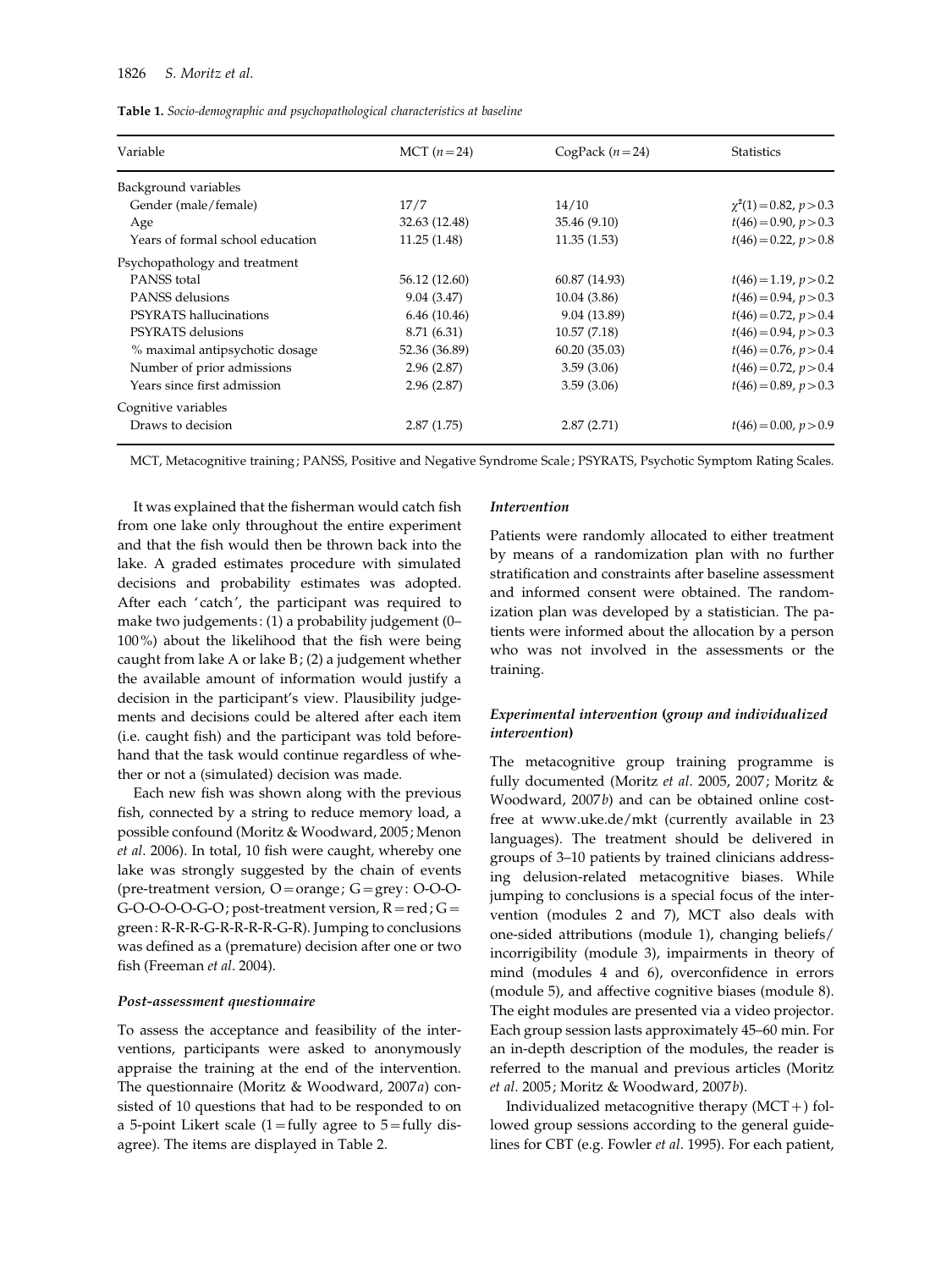| Item                                                                      | Metacognitive<br>Intervention | CogPack    | <b>Statistics</b>            |
|---------------------------------------------------------------------------|-------------------------------|------------|------------------------------|
| 1. The training was useful and sensible.                                  | 1.41(0.50)                    | 2.45(1.10) | $t(40) = 3.88, p = 0.001$    |
| 2. I had to force myself to go to the training regularly.                 | 3.85(1.14)                    | 3.50(1.43) | $t(38) = 0.86, p > 0.3$      |
| 3. In everyday life, I do not apply the lessons learned.                  | 3.81(1.21)                    | 2.26(1.33) | $t(38) = 3.86, p < 0.001$    |
| 4. The training was an important part of my treatment programme.          | 1.68(1.06)                    | 2.75(1.25) | $t(37) = 2.87, p = 0.007$    |
| 5. I would have liked to spend the time doing something else.             | 4.10(1.18)                    | 3.95(1.23) | $t(39) = 0.39, p > 0.7$      |
| 6. The training was fun.                                                  | 1.81(0.87)                    | 2.45(1.23) | $t(39) = 1.92, p = 0.06$     |
| 7. A lot of what I learned during training is useful to my daily routine. | 1.65(0.59)                    | 3.68(1.16) | $t(37) = 6.87, p < 0.001$    |
| 8. The goals and rationale of the training were clear to me.              | 1.68(1.06)                    | 2.10(1.29) | $t(37) = 1.10, p > 0.2$      |
| 9. I would recommend the training to others.                              | 1.40(0.68)                    | 2.40(1.19) | $t(38) = 3.27$ , $p = 0.003$ |
| 10. I found it beneficial that the training was administered in a group.  | 1.75(0.97)                    | 3.00(1.45) | $t(37) = 3.18$ , $p = 0.003$ |

 $1 =$ fully agree;  $2 =$ agree;  $3 =$ not sure;  $4 =$ disagree;  $5 =$ fully disagree.

eight one-to-one sessions were carried out, in addition to one session relating to the medical history (while we combined the group and individualized metacognitive intervention for the present study, both treatments can be administered separately, i.e. group without individualized treatment and vice versa).

In the course of the eight modules, an individual illness model was elaborated. In a standardized fashion, MCT+ uses exercises introduced during group MCT and applies them to the individual problems, symptoms and the daily hassles of the patient. For an in-depth description of the  $MCT + (Moritz et al. 2010)$ the reader is referred to the material that can be obtained cost-free as a beta version from www.uke.de/ mkt\_plus. The following descriptions only serve to orient the reader to the therapeutic contents.

For each module, therapist and patient cooperatively review slides and discuss and reapprais events from the patient's daily life. For example, after MCT module 1, which addresses the topic of casting blame and taking credit for negative and positive events, the patient is encouraged to contemplate multiple reasons for recent personal events and to avoid converging on to single causes. Also, the possible role of attributional style in prior psychotic experiences is discussed. After the MCT modules 2 and 7, dealing with jumping to conclusions, therapist and patient generate a list of pros and cons for the patient's core delusional belief after having used this procedure to falsify 'modern legends'. It is not the primary aim that patients fully abandon their delusional beliefs. Rather, the purpose is to counter overconfidence in false beliefs by introducing counter-evidence or alternative views. In the individualized session following module 3 (i.e. changing beliefs/incorrigibility), the patient's attention is directed to events where he/she held on to a belief despite conclusive counter-evidence. The pros and cons of maintaining one's belief in the face of

counter-evidence are discussed and the importance of being flexible in one's opinions and updating, as well as exchanging information with significant others is emphasized. The individualized sessions following modules 4 and 6 (theory of mind and social cognition) underscore that negative mood and stress can cloud and distort perceptions and decision-making. Patients are confronted with examples where false responses were biased by underlying emotions. Patient and therapist specifically discuss incidences where the patient may have been overly confident and perhaps incorrect about the intentions of others. After module 5, memory aids are introduced and means for reducing stress are discussed. Overconfidence in memories as a thinking bias is also discussed. After module 8 on affective biases, therapist and patient turn to specific misperceptions of the patient and personal incidents and dysfunctional coping styles (e.g. thought suppression, rumination) giving rise to depressive feelings. Patients are encouraged to generate alternative appraisals for typical negative biases (e.g. overgeneralization). While group sessions were performed by a psychologist and an intern, the  $MCT +$  sessions were performed by a single psychologist.

#### Active control  $(CogPack^{\circledR})$

CogPack training was employed as an active control intervention. It is a computerized cognitive remediation programme, designed specifically for schizophrenia patients (Marker, 2003), which is available in English, French, and German. Treatment was performed individually on personal computers. For the present study, the so-called Olbrich series was administered, which covers a wide range of neuropsychological exercises involving memory, reasoning, selective attention, and psychomotor speed. The difficulty level for each patient is adapted automatically.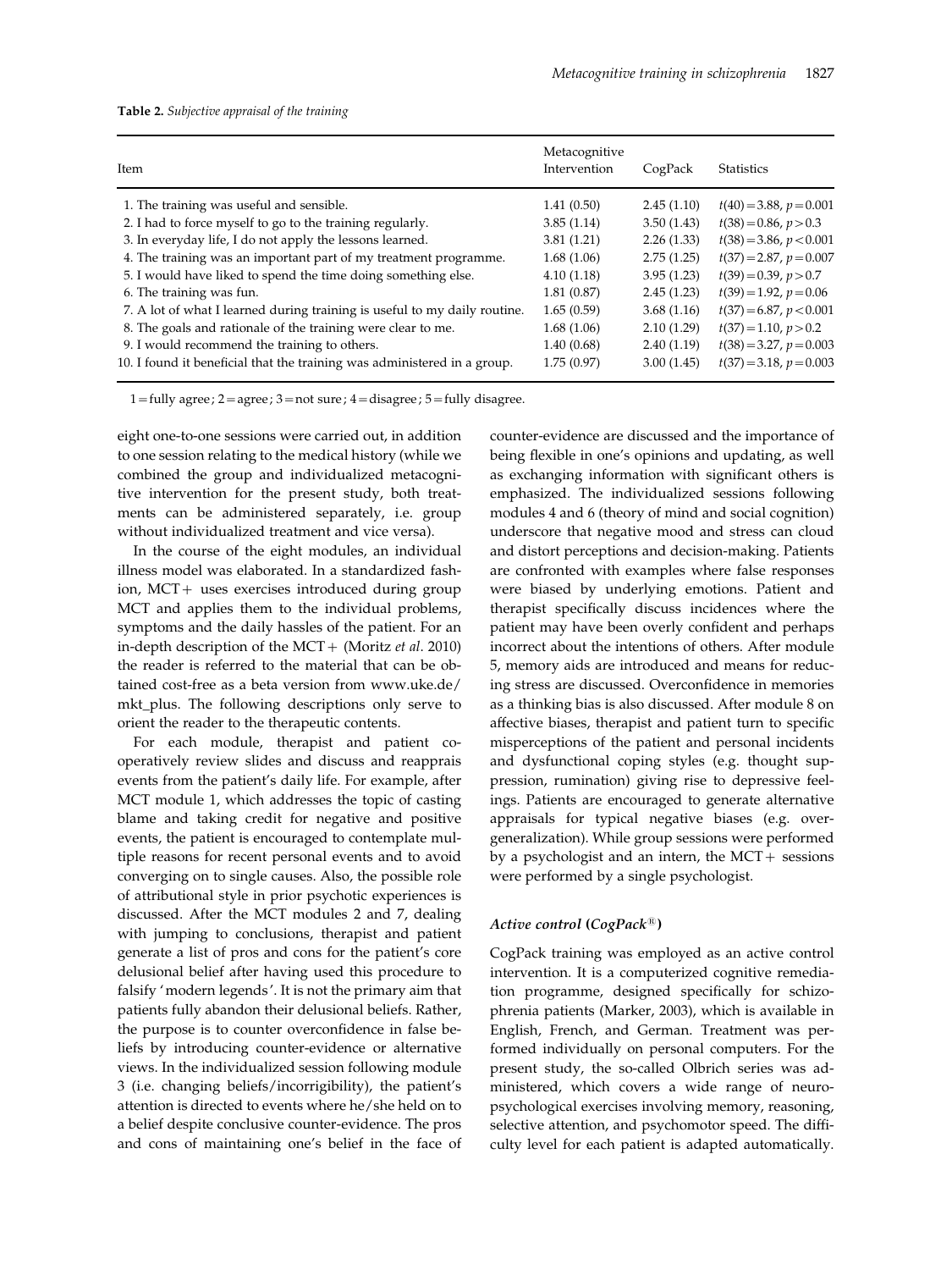At the end of each session, the patient receives individual feedback on the performance. To match with individual sessions, eight sessions were administered. During the group treatment, patients in the control group were free to attend other treatment options. Each session lasted approximately 45–60 min.

# Data analysis strategy

Recent statistical studies suggest that analysis of covariance with the difference score of the assessment parameter (pre versus post) as the dependent variable and the baseline score as covariate is superior to simple pre-post comparisons and in most instances requires fewer participants (Vickers & Altman, 2001; Borm et al. 2007). By including the baseline score as a covariate, baseline differences and regression to the mean (higher scores usually yield greater improvement) are corrected, which is not accounted for by simple t tests or mixed analysis of variance. MCT versus CogPack served as steps of the between-subject factor.

An intention to treat (ITT) analysis was performed, whereby we conservatively assumed that noncompleters did not improve (non-completion due to non-random reasons) so that missing data at the post-assessment were estimated by baseline scores. Although we feel that the last observation carried forward (LOCF) method is acceptable for our data, especially in view of the reasons for non-completion (e.g. refusal, re-admission), we additionally used multiple imputation (MI), which is increasingly adopted in clinical trials. Results from MI will, however, only be described if the corresponding  $p$  values differ by >0.05 points between LOCF and MI. The primary outcome was the sum score of the PANSS delusion items (p1, p5, p6, and g9). For subsidiary analyses, we also analysed the positive syndrome score, for which different algorithms have been proposed (von Knorring & Lindstrom, 1995; Mass et al. 2000; van der Gaag et al. 2006). All comparisons were made twotailed. Effect size estimates are provided: small:  $\eta^2$  $\leqslant$ 0.01; medium:  $\eta^2$  $\geqslant$ 0.06  $<$ 0.14; large:  $\eta^2$  $\geqslant$ 0.14 (Kinnear & Gray, 2009).

# Results

Table 1 shows the socio-demographic and psychopathological background variables. Patients had subacute symptoms and 13 (27%) met consensus criteria for remission (Andreasen et al. 2005). The CogPack group scored non-significantly higher on the PANSS. Four out of five patients (78%) had been receiving antipsychotic medication for >2 weeks before participating in the study.

# Psychopathology

As can be seen in Table 3, PANSS delusion severity, the primary outcome parameter, declined significantly stronger under MCT than under CogPack. While the PSYRATS delusion subscale did not significantly discriminate between groups, one of its core parameters did. Delusion conviction declined more under MCT than CogPack. Irrespective whether the analyses were performed based on the positive subscores proposed by von Knorring & Lindstrom (1995), Mass et al. (2000) and van der Gaag et al. (2006), a medium-to-strong effect size in favour of the MCT was found (see Table 3). On all measures relating to positive symptoms and delusions, we found significant pre-post differences for the MCT treatment group (see Table 3; only for the hallucinations total score no significant difference was detected); whereas for CogPack, four out of eight parameters failed to reach significance. The MCT patients also showed greater change on several PSYRATS hallucinations scores (i.e. loudness of voices, amount of negative content of voices, degree of negative content of voices, disruption to life caused by voices), which reached borderline significance  $(p < 0.10)$ .

# Decision-making

At baseline, 46% of the MCT and 61% of the CogPack patients showed a jumping to conclusions bias, as assessed with the beads task variant. This reasoning bias was ameliorated to a significantly greater extent under MCT than CogPack (see Fig. 2).

#### Subjective appraisal

As can be derived from Table 2, patients judged the MCT as significantly more beneficial on six out of 10 parameters relative to CogPack.

#### Adherence

Adherence was not significantly different between both groups  $[\chi^2(1) = 1.73, p < 0.1]$ . MCT patients missed 22% of the maximum number of sessions, while the rate in the CogPack group was 35%.

#### Discussion

The present investigation was concerned with metacognitive treatment for schizophrenia patients, a variant of CBT for psychosis. MCT mirrors a novel trend in research that ascribes the changeability of cognitive biases an important role for symptom outcome in psychosis (Brakoulias et al. 2008; Menon et al. 2008; Lincoln et al. 2010). A combination of group and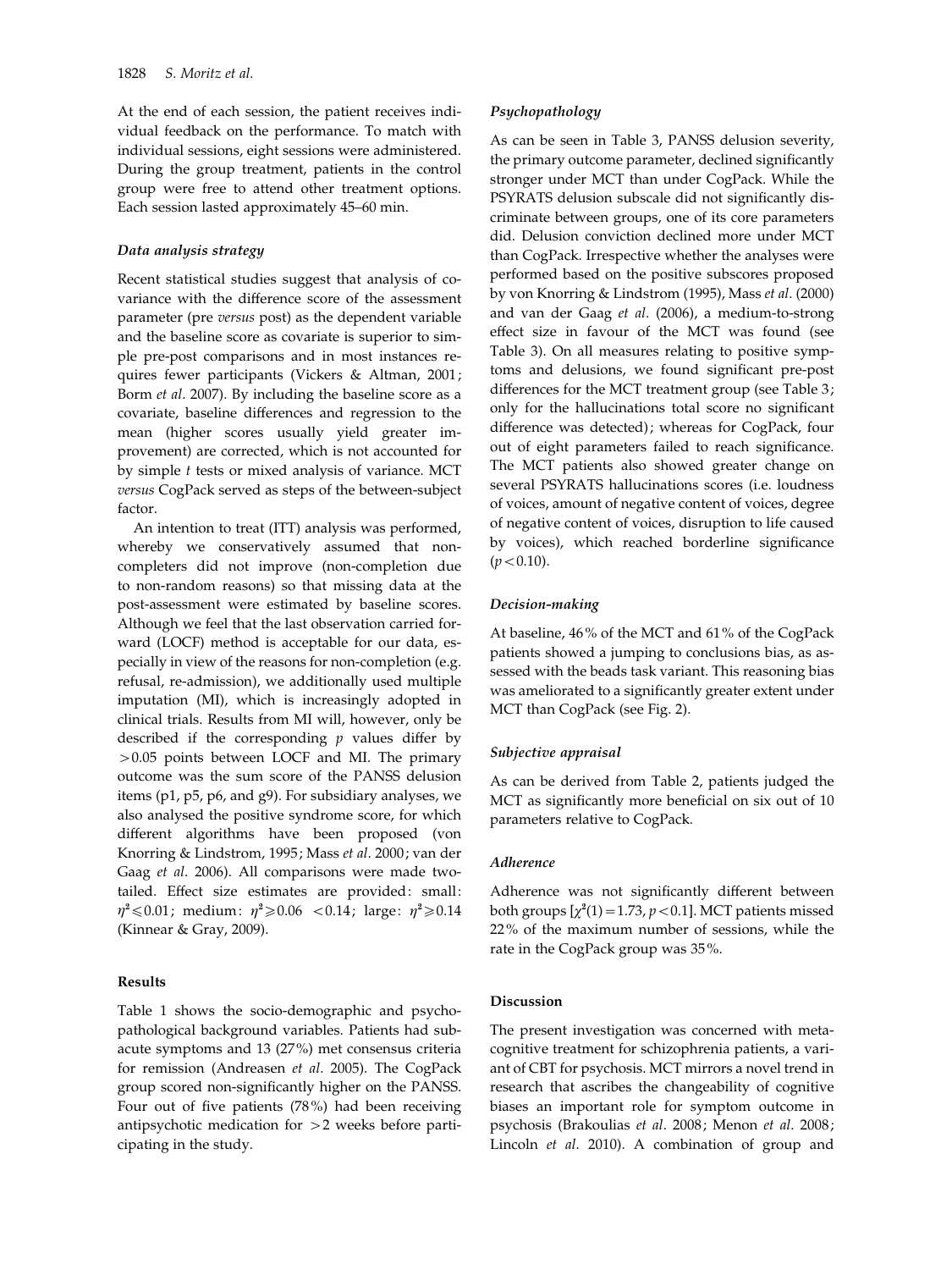| Variable                 | $MCT (n=24)$ |         | Paired               | CogPack $(n=24)$ |         | Paired               |                                             |
|--------------------------|--------------|---------|----------------------|------------------|---------|----------------------|---------------------------------------------|
|                          | Pre          | Post    | t test<br>difference | Pre              | Post    | t test<br>difference | Statistics $(df=1,45)$<br><b>ANCOVA</b>     |
| <b>PANSS</b>             |              |         |                      |                  |         |                      |                                             |
| Delusion subscore        | 9.04         | 6.58    | $t = 4.38$           | 10.04            | 8.79    | $t = 2.77$           | $F = 4.97$ , $p = 0.03$ , $\eta^2 = 0.10$   |
|                          | (3.47)       | (2.26)  | p < 0.001            | (3.86)           | (4.36)  | $p = 0.01$           |                                             |
| Positive score           | 6.83         | 4.96    | $t = 4.08$           | 7.79             | 7.04    | $t = 1.69$           | $F = 4.85$ , $p = 0.03$ , $\eta^2 = 0.10$   |
| (algorithm Mass)         | (3.17)       | (2.65)  | p < 0.001            | (3.73)           | (3.08)  | $p = 0.10$           |                                             |
| Positive score           | 14.92        | 11.29   | $t = 4.26$           | 16.75            | 14.54   | $t = 3.16$           | $F = 3.81, p = 0.06, \eta^2 = 0.08$         |
| (algorithm van der Gaag) | (5.86)       | (4.19)  | p < 0.001            | (6.37)           | (6.57)  | $p = 0.004$          |                                             |
| Positive score           | 8.17         | 6.00    | $t = 4.44$           | 9.21             | 8.46    | $t = 1.69$           | $F = 6.55$ , $p = 0.01$ , $\eta^2 = 0.13$   |
| (algorithm Korring)      | (3.23)       | (2.62)  | p < 0.001            | (4.23)           | (4.53)  | $p = 0.10$           |                                             |
| Total score              | 56.13        | 47.67   | $t = 3.44$           | 60.88            | 54.04   | $t = 3.68$           | $F = 1.04$ , $p = 0.31$ , $\eta^2 = 0.02$   |
|                          | (12.60)      | (10.24) | $p = 0.002$          | (14.93)          | (16.88) | $p = 0.001$          |                                             |
| <b>PSYRATS</b>           |              |         |                      |                  |         |                      |                                             |
| Hallucinations total     | 6.46         | 4.17    | $t = 1.14$           | 9.04             | 9.09    | $t = 0.02$           | $F = 1.60$ , $p = 0.21$ , $\eta^2 = 0.04^*$ |
|                          | (10.46)      | (8.52)  | $p = 0.27$           | (13.89)          | (14.21) | $p = 0.98$           |                                             |
| Delusions total          | 8.71         | 5.54    | $t = 2.40$           | 10.57            | 8.74    | $t = 2.17$           | $F = 1.90, p = 0.18, \eta^2 = 0.04$         |
|                          | (6.31)       | (5.50)  | $p = 0.03$           | (7.18)           | (7.47)  | $p = 0.04$           |                                             |
| Delusional conviction    | 1.75         | 0.83    | $t = 3.05$           | 1.74             | 1.48    | $t = 1.19$           | $F = 4.18$ , $p = 0.05$ , $\eta^2 = 0.09$   |
|                          | (1.48)       | (1.31)  | $p = 0.01$           | (1.45)           | (1.34)  | $p = 0.25$           |                                             |

Table 3. Pre-post comparisons and analysis of covariance (ANCOVA), intention-to-treat

PANSS, Positive and Negative Syndrome Scale; PSYRATS, Psychotic Symptom Rating Scales.

\* Using multiple imputation, the ANCOVA revealed a trend in favour of metacognitive training (MCT).

individualized MCT was superior to an active control (CogPack) regarding the amelioration of delusional symptoms as assessed with the PANSS. Perhaps owing to floor effects – approximately one-quarter of the patients fulfilled remission criteria at baseline (Andreasen et al. 2005) – the difference on the PSYRATS delusion score did not achieve significance. However, one of its core items, delusion conviction, declined to a significantly greater extent in the MCT intervention group compared with the CogPack group. Accordingly, findings confirm that a fundamental aim of the MCT was met: to seed doubt and to make patients contemplate alternative solutions for delusional beliefs. As expected, MCT but not CogPack positively influenced jumping to conclusions. Further, patients undergoing MCT appraised the training as more useful, relevant to daily life and important to their treatment relative to CogPack (see also Aghotor et al. 2010). Significant group differences occurred on six of the 10 parameters. This finding is encouraging in view of the notoriously poor treatment motivation and medication adherence displayed by many patients (Manschreck & Boshes, 2007). Moreover, it has been recently pointed out that subjective effectiveness is an important and non-redundant outcome measure complementing clinician-rated psychopathology (Kupper & Tschacher, 2008).



Fig. 2. Jumping to conclusions (decisions after one or two items on the beads task variant) declined significantly more in the metacognitive training (MCT) relative to the CogPack group ( $F = 3.96$ ,  $p = 0.05$ ,  $\eta^2 = 0.08$ ).

The effect size was medium-to-strong on delusional symptoms and thus exceeds values achieved by the MCT group training alone (Aghotor et al. 2010) and is in the upper range of the effect sizes found for CBT (Wykes et al. 2008). In sum, the present study is in line with prior studies showing that cognitive intervention, in the form of CBT (Zimmermann et al. 2005; Wykes et al. 2008) or (social) cognition training (Couture et al.  $2006$ ; Müller & Roder, 2010) is beneficial for patients over and above the effects of medication. While MCT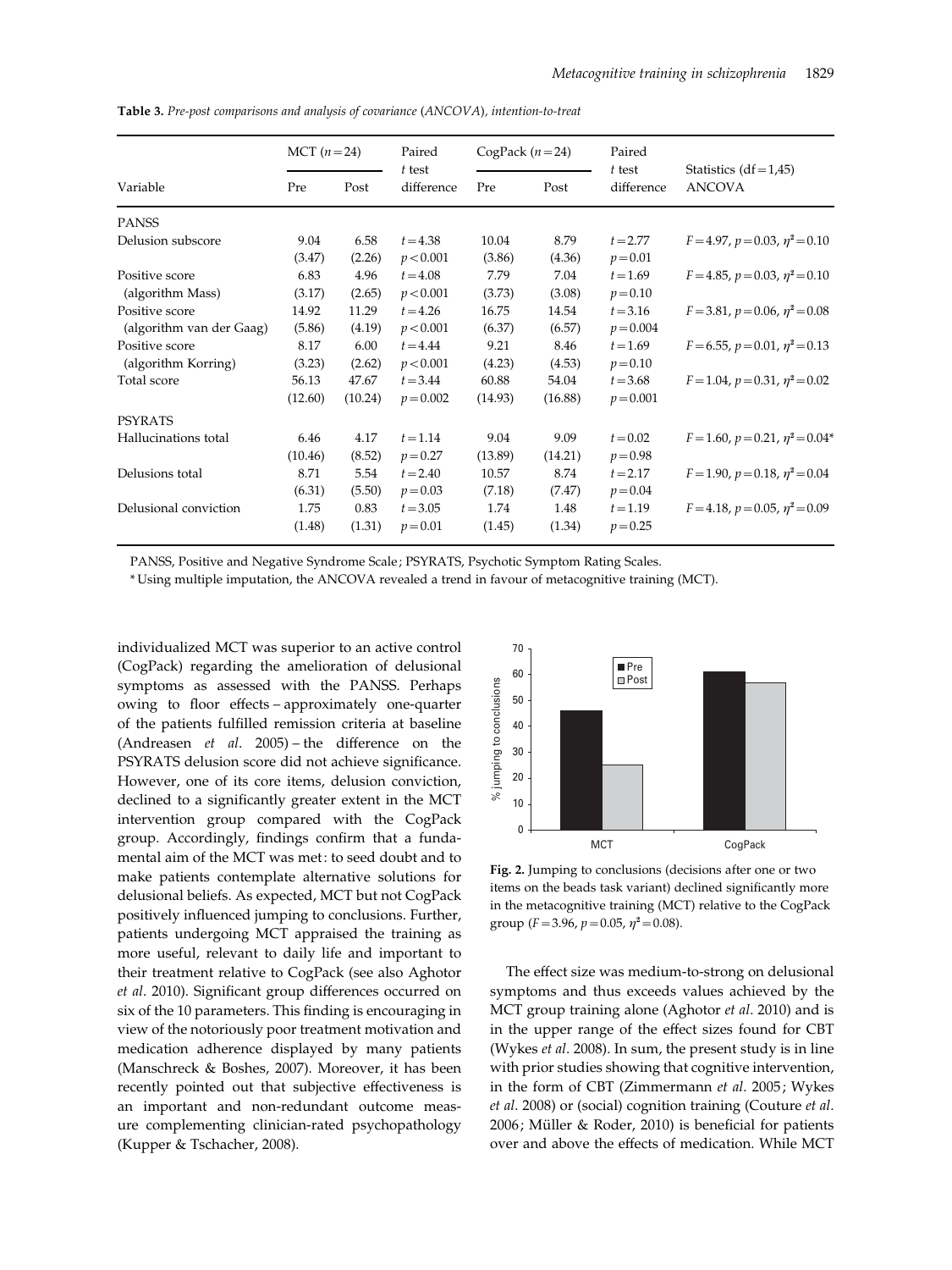was superior to CogPack on several outcome variables, it needs to be highlighted that some (symptom) improvement also occurred in the control condition (see Table 3).

Assessors were kept blind to group allocation as knowledge about group allocation has emerged as a major moderator of effect sizes. Non-blind assessments tend to inflate observed effects (Wykes et al. 2008). Moreover, assessors were carefully trained in all assessment procedures and made their ratings on the basis of extensive semi-structured interviews. Additionally, while such biases may influence scores on instruments where ratings allow raters some freedom as for the PANSS, they are less potent for explaining group differences on instruments such as the PSYRATS, which can be largely considered as 'expertdelivered' questionnaires.

Before turning to implications and future directions, several limitations of the present clinical trial should be brought to the readers' attention. A rather small sample was recruited, limiting the generalizability of the findings. Further, we have not obtained follow-up data and thus cannot say whether treatment success persists in the long term. The design may also be called an add-on study. Almost all patients took antipsychotic medication, usually for >2 weeks. However, neuroleptic dosage (% maximum dosage) was similar between groups. Further, the potential of CogPack may have been understated by the choice of instruments since the number of sessions for CogPack was limited to eight. Future studies should be matched on the therapeutic setting (i.e. group and/or individualized). We acknowledge that some items of the retrospective assessment (especially 'I found it beneficial that the training was administered in a group') disadvantaged the active control group. However, a beneficial effect of MCT was also detected for other items that are unaffected by this concern (e.g. ' I would recommend the training to others.'). Finally, although delusion symptom severity was a primary outcome, not all patients displayed delusional symptoms at baseline. Future studies should recruit subjects with at least mild delusional symptoms.

Despite these limitations, we think that our prior claim (Moritz & Woodward, 2007b) was confirmed, recommending a combination of MCT and CBT-based individualized psychotherapy. The MCT is fully manualized, simplifying administration, even for inexperienced therapists. Multiple slides and homework sheets keep time costs for preparation low.

Despite their undisputed status as the treatment of choice, antipychotics should routinely be complemented by psychotherapeutic interventions. In addition to severe metabolic and neurological sideeffects of many compounds, their primary action

mechanism, the blockade of the mesolimbic dopamine system, may reduce psychopathological symptoms at the cost of well-being in many patients (de Haan et al. 2004; Mizrahi et al. 2007; Moritz et al. 2010b), which possibly compromises the treatment compliance (Moritz et al. 2009). Since antipsychotic medication per se does not ameliorate the underlying vulnerability but rather dampens symptoms and the behavioural impact of delusions, sustained treatment adherence necessitates psychological intervention (van Os & Kapur, 2009). In view of the efficacy of psychological interventions in schizophrenia, established national treatment guidelines recommending such interventions for psychosis will hopefully be set in action as well as interventions focusing on cognitive biases such as MCT (see also Landa et al. 2006) and social cognition programmes such as the Social Cognition and Interaction Training (Penn et al. 2007).

## Acknowledgement

We thank the statistician András Treszl for helpful advice on the analysis of data and the treatment of missing values.

# Declaration of Interest

None.

#### References

- Aghotor J, Pfueller U, Moritz S, Weisbrod M, Roesch-Ely D (2010). Metacognitive training for patients with schizophrenia (MCT): feasibility and preliminary evidence for its efficacy. Journal of Behavior Therapy and Experimental Psychiatry 41, 207–211.
- Andreasen NC, Carpenter Jr. WT, Kane JM, Lasser RA, Marder SR, Weinberger DR (2005). Remission in schizophrenia : proposed criteria and rationale for consensus. American Journal of Psychiatry 162, 441–449.
- Bell V, Halligan PW, Ellis HD (2006). Explaining delusions : a cognitive perspective. Trends in Cognitive Sciences 10, 219–226.
- Borm GF, Fransen J, Lemmens WA (2007). A simple sample size formula for analysis of covariance in randomized clinical trials. Journal of Clinical Epidemiology 60, 1234–1238.
- Brakoulias V, Langdon R, Sloss G, Coltheart M, Meares R, Harris A (2008). Delusions and reasoning: a study involving cognitive behavioural therapy. Cognitive Neuropsychiatry 13, 148–165.
- Byerly MJ, Nakonezny PA, Lescouflair E (2007). Antipsychotic medication adherence in schizophrenia. Psychiatric Clinics of North America 30, 437–452.
- Couture SM, Penn DL, Roberts DL (2006). The functional significance of social cognition in schizophrenia : a review. Schizophrenia Bulletin 32 (Suppl. 1), S44–S63.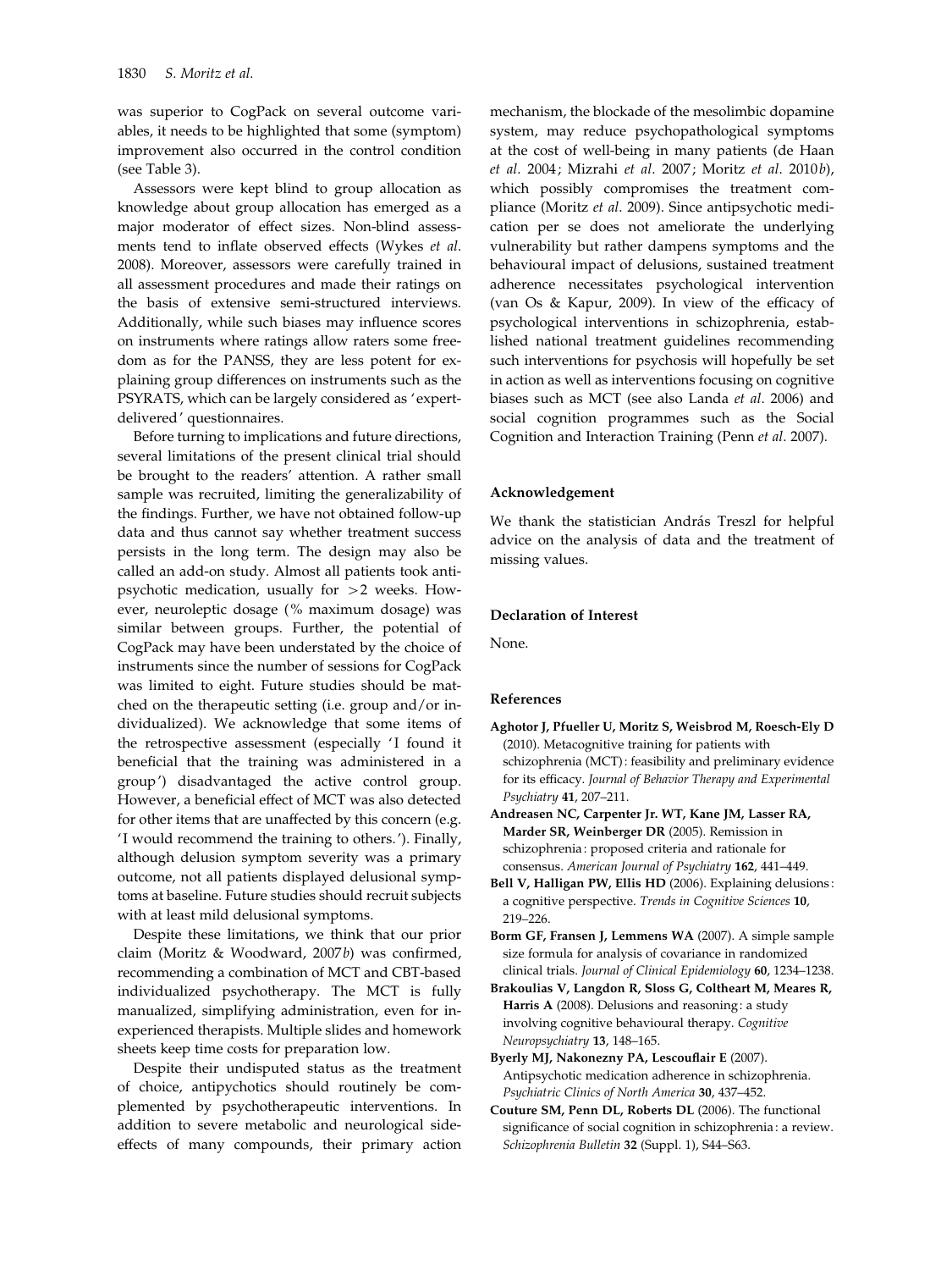de Haan L, Lavalaye J, van Bruggen M, van Nimwegen L, Booij J, van Amelsvoort T, Linszen D (2004). Subjective experience and dopamine D2 receptor occupancy in patients treated with antipsychotics : clinical implications. Canadian Journal of Psychiatry 49, 290–296.

Drake R, Haddock G, Tarrier N, Bentall R, Lewis S (2007). The Psychotic Symptom Rating Scales (PSYRATS) : their usefulness and properties in first episode psychosis. Schizophrenia Research 89, 119–122.

Elkis H (2007). Treatment-resistant schizophrenia. Psychiatric Clinics of North America 30, 511–533.

Fowler D, Garety P, Kuipers E (1995). Cognitive Behaviour Therapy for Psychosis. Theory and Practice. Wiley : Chichester.

Freeman D, Garety P, Kuipers E, Colbert S, Jolley S, Fowler D, Dunn G, Bebbington P (2006). Delusions and decision-making style : use of the Need for Closure Scale. Behaviour Research and Therapy 44, 1147–1158.

Freeman D, Garety PA, Fowler D, Kuipers E, Bebbington PE, Dunn G (2004). Why do people with delusions fail to choose more realistic explanations for their experiences ? An empirical investigation. Journal of Consulting and Clinical Psychology 72, 671–680.

Freeman D, Garety PA, Kuipers E, Fowler D, Bebbington PE, Dunn G (2007). Acting on persecutory delusions: the importance of safety seeking. Behaviour Research and Therapy 45, 89–99.

Frith CD (1994). Theory of mind in schizophrenia. In The Neuropsychology of Schizophrenia (ed. A. S. David and H. J. Cutting), pp. 147–161. Lawrence Erlbaum Associates : Hillsdale, NJ.

Frith CD, Corcoran R (1996). Exploring 'theory of mind' in people with schizophrenia. Psychological Medicine 26, 521–530.

Garety PA, Freeman D (1999). Cognitive approaches to delusions: a critical review of theories and evidence. British Journal of Clinical Psychology 38, 113–154.

Haddock G, McCarron J, Tarrier N, Faragher EB (1999). Scales to measure dimensions of hallucinations and delusions: the psychotic symptom rating scales (PSYRATS). Psychological Medicine 29, 879–889.

Kay SR, Opler LA, Lindenmayer JP (1989). The Positive and Negative Syndrome Scale (PANSS): rationale and standardisation. British Journal of Psychiatry 155 (Suppl. 7), 59–67.

Kinnear PR, Gray CD (2009). SPSS 16 – Made Simple. Taylor & Francis : London.

Kumar D, Zia Ul, Haq M, Dubey I, Dotiwala K, Siddiqui SV, Abhishek P (2010). Effect of meta-cognitive training in the reduction of positive symptoms in schizophrenia. European Journal of Psychotherapy & Counselling 12, 149–158.

Kupper Z, Tschacher W (2008). Lack of concordance between subjective improvement and symptom change in psychotic episodes. British Journal of Clinical Psychology 47, 75–93.

Landa Y, Silverstein SM, Schwartz F, Savitz A (2006). Group cognitive behavioral therapy for delusions : helping patients improve reality testing. Journal of Contemporary Psychotherapy 36, 9–17.

Lehrl S (1995). Mehrfachwahl-Wortschatz-Intelligenztest : MWT-B [Multiple Choice Vocabulary Test]. PERIMED-spitta : Balingen.

Leucht S, Arbter D, Engel RR, Kissling W, Davis JM (2009). How effective are second-generation antipsychotic drugs ? A meta-analysis of placebo-controlled trials. Molecular Psychiatry 14, 429–447.

Leucht S, Barnes TR, Kissling W, Engel RR, Correll C, Kane JM (2003). Relapse prevention in schizophrenia with new-generation antipsychotics : a systematic review and exploratory meta-analysis of randomized, controlled trials. American Journal of Psychiatry 160, 1209–1222.

Lincoln TM, Ziegler M, Mehl S, Rief W (2010). The jumping to conclusions bias in delusions : specificity and changeability. Journal of Abnormal Psychology 119, 40–49.

McGurk SR, Twamley EW, Sitzer DI, McHugo GJ, Mueser KT (2007). A meta-analysis of cognitive remediation in schizophrenia. American Journal of Psychiatry 164, 1791–1802.

Manschreck TC, Boshes RA (2007). The CATIE schizophrenia trial: results, impact, controversy. Harvard Review of Psychiatry 15, 245–258.

Marker K (2003). COGPACK Manual Version 5.9. Marker Software: Ladenburg.

Mass R, Schoemig T, Hitschfeld K, Wall E, Haasen C (2000). Psychopathological syndromes of schizophrenia : evaluation of the dimensional structure of the positive and negative syndrome scale. Schizophrenia Bulletin 26, 167–177.

Medalia A, Thysen J, Freilich B (2008). Do people with schizophrenia who have objective cognitive impairment identify cognitive deficits on a self-report measure ? Schizophrenia Research 105, 156–164.

Menon M, Mizrahi R, Kapur S (2008). ' Jumping to conclusions' and delusions in psychosis : relationship and response to treatment. Schizophrenia Research 98, 225–231.

Menon M, Pomarol-Clotet E, McKenna PJ, McCarthy RA (2006). Probabilistic reasoning in schizophrenia : a comparison of the performance of deluded and nondeluded schizophrenic patients and exploration of possible cognitive underpinnings. Cognitive Neuropsychiatry 11, 521–536.

Mizrahi R, Rusjan P, Agid O, Graff A, Mamo DC, Zipursky RB, Kapur S (2007). Adverse subjective experience with antipsychotics and its relationship to striatal and extrastriatal D2 receptors : a PET study in schizophrenia. American Journal of Psychiatry 164, 630–637.

Moritz S, Kerstan A, Veckenstedt R, Randjbar S, Vitzthum F, Schmidt C, Heise M, Woodward TS (in press). Further evidence for the effectiveness of metacognitive training in schizophrenia. Behaviour Research and Therapy.

Moritz S, Peters MJV, Karow A, Deljkovic A, Tonn P, Naber D (2009). Cure or curse ? Ambivalent attitudes towards neuroleptic medication in schizophrenia and non-schizophrenia patients. Mental Illness 1, 4–9.

Moritz S, Veckenstedt R, Hottenrott B, Woodward TS, Randjbar S, Lincoln TM (2010a). Different sides of the same coin ? Intercorrelations of cognitive biases in schizophrenia. Cognitive Neuropsychiatry 15, 406–421.